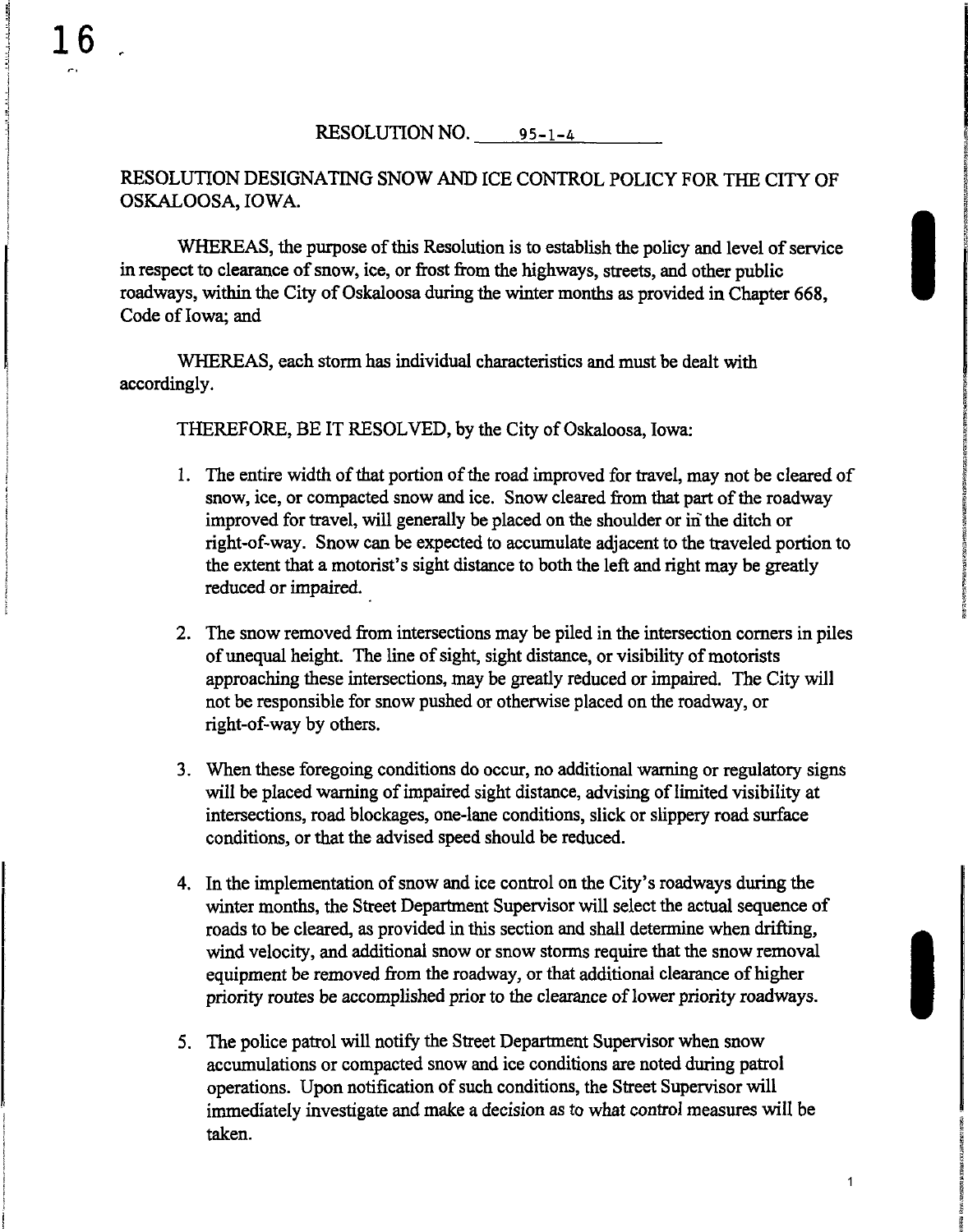- 6. During normal working hours, or any time the Street Supervisor notes a snow buildup or the existence of slick conditions due to snow and ice buildup, action may be initiated without notification from the Police Department.
	- A. The usual sequence of spreading chemicals and abrasives for snow and ice control are:
		- 1. Hospital routes.

I

- 2. Designated school crossings and streets adjacent to the schools when schools will be in session.
- 3. The intersections on highways, arterial streets, and collector streets which are controlled.
- 4. All other stop sign and controlled intersections.
- B. The usual sequence of snow plowing will be:
	- 1. Emergency snow routes as shown on the map attached hereto and a part of this resolution.
	- 2. All other municipal streets.
	- 3. Municipal parking lots.
	- 4. Alleys.
- C. Private drives The city will not clear snow from private drives. Normal snow removal operations may result in snow being deposited in private driveways.
- 7. Vehicles obstructing snow removal or parked in violation of existing parking regulations may be removed at the owner's expense.
- 8. The policy and level of service provided for in this resolution, shall not include:
	- A. Sanding, salting, or placing of other abrasives or chemicals upon the roadways that are slick, slippery, and dangerous due to the formation of frost.
	- B. Sanding, salting, or placing of other abrasives or chemicals upon paved roadways due to freezing rain that occurs outside of the Street Department's usual working hours.
	- C. Placing of additional warning or regulatory signs warning of impaired sight